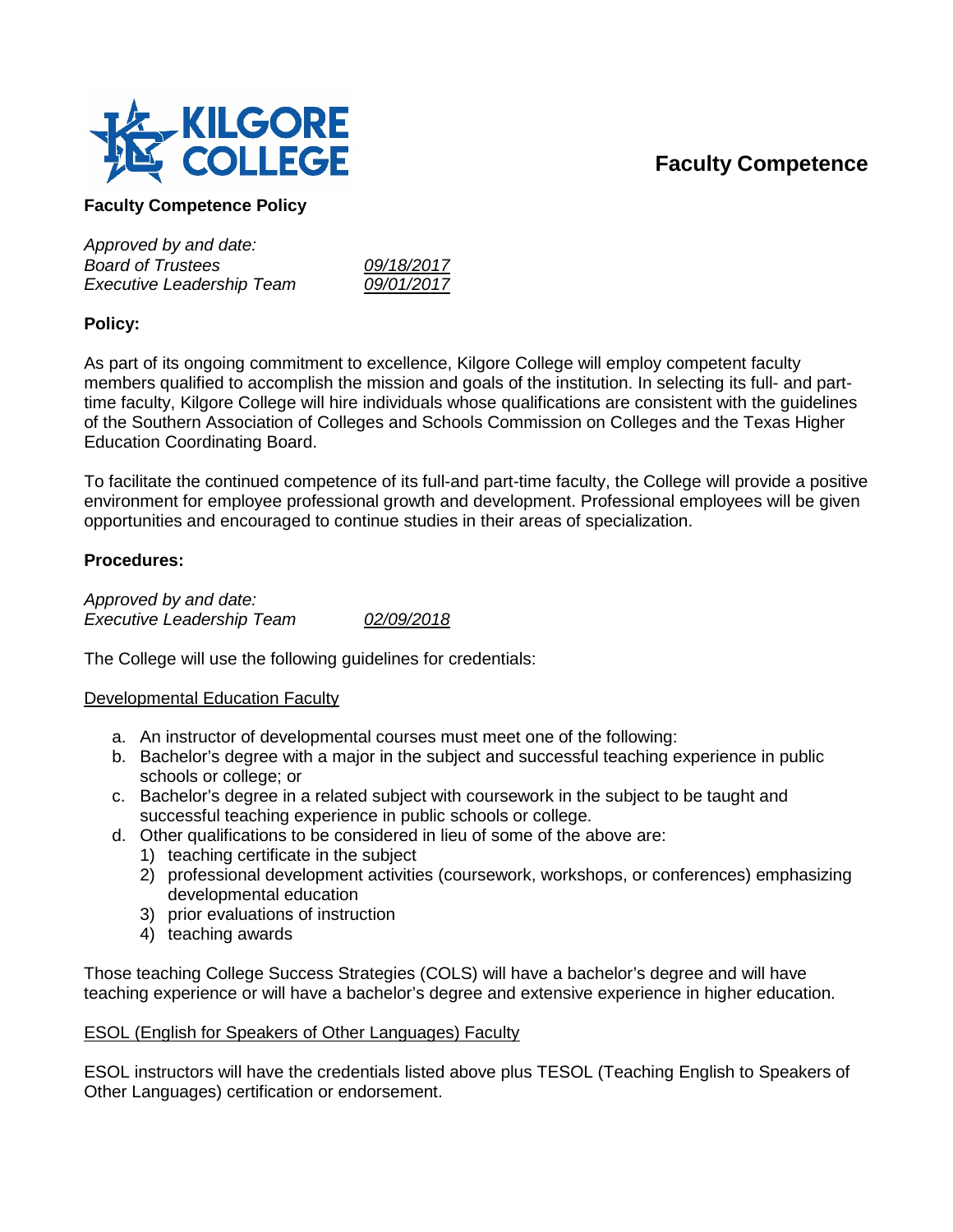## Workforce Education Faculty

An instructor of workforce education courses must have at least an associate's degree in the teaching discipline or in a related field. Relevant work experience in the field is required. Note: For those disciplines in which Kilgore College offers only a certificate, instructors must have at least a certificate in the teaching discipline or in a related field. Relevant work experience in the field is required.

Faculty who teach in programs that are approved, licensed, certified or accredited by external agencies and who meet the qualifications prescribed by those agencies, may substitute the external agency approval/licensure/certification for the required certificate in the teaching discipline and/or associated work experience.

### Academic Transfer Faculty

Faculty teaching courses designed for transfer to a baccalaureate degree program will have at least a master's degree in the teaching discipline or master's degree with at least 18 graduate semester hours in the teaching discipline.

Those teaching Learning Framework (EDUC 1300) will have a master's in education, counseling, psychology, or a related field and will have teaching experience.

Those teaching human anatomy and physiology I & II (BIOL 2401, 2402) will have a master's degree in biology with graduate hours in animal life science.

Those with degrees in English or mathematics education may teach entry-level English and mathematics courses.

#### Kinesiology Faculty

- a. To teach a 3-hour lecture course, faculty must have a master's degree plus 18 graduate semester hours in kinesiology, physical education, or a related field.
- b. To teach activity courses, faculty must have a bachelor's degree or current certification in the specific activities they are teaching. Kinesiology faculty teaching activity courses must also have a current CPR certification.

#### Adult Education and Literacy

Faculty and staff members in the Adult Education Program must meet the qualifications as prescribed by the Texas Workforce Commission. Directors, teachers, counselors, and supervisors in the program hired after September 1, 1996, must possess at least a bachelor's degree.

#### Additional Considerations

In lieu of specific academic credentials listed above, Kilgore College will also consider demonstrated competencies that contribute to teaching and learning, such as related work experiences in the field, professional licensure and certifications, professional honors and awards, and juried publications.

#### Professional Development